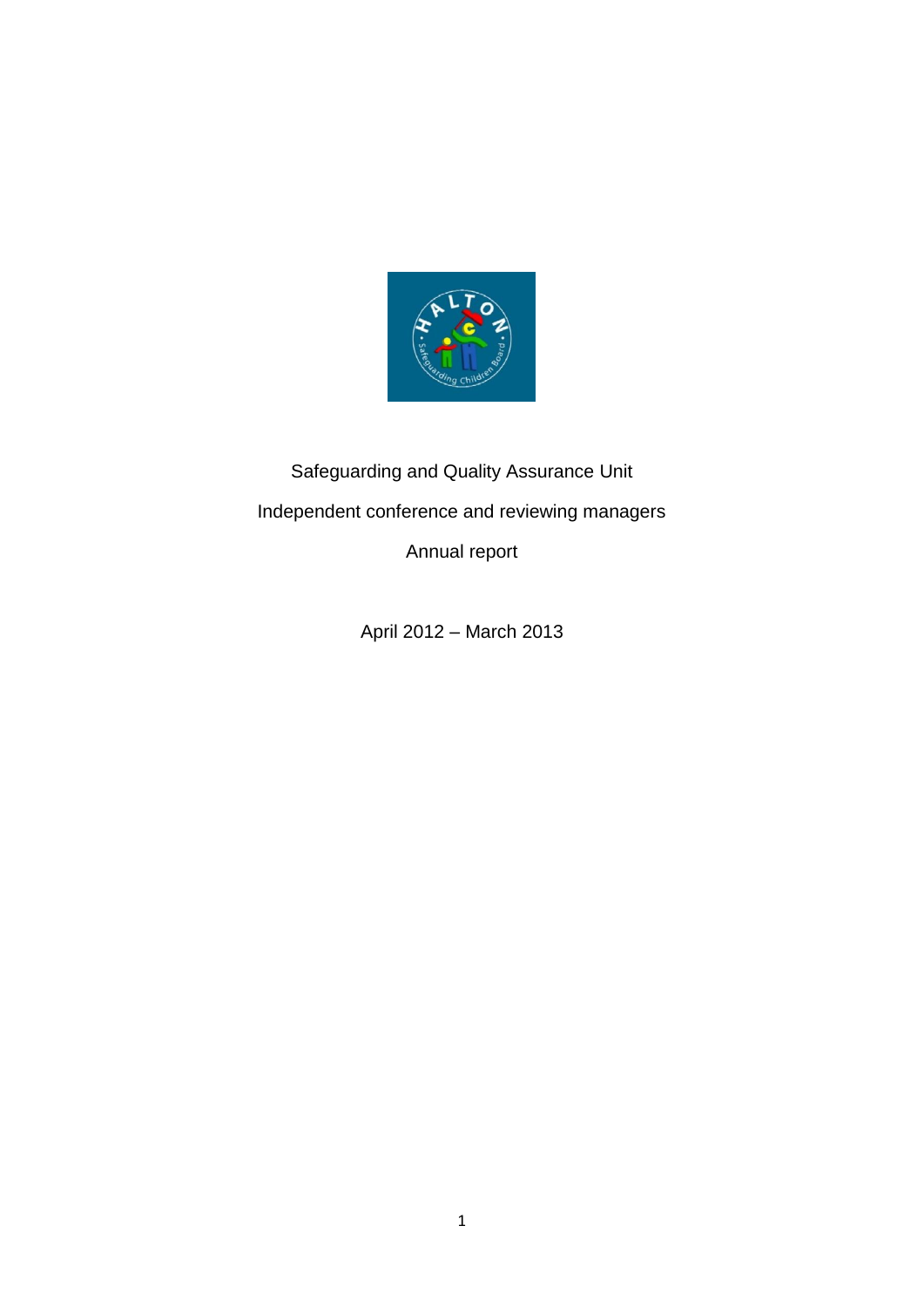# **CONTENTS**

| 2.             | Part One-Report from Lead Conference and Reviewing Manager3             |
|----------------|-------------------------------------------------------------------------|
|                |                                                                         |
|                |                                                                         |
|                | 2.5 Recommendation for Conference and Circulation of Conference         |
|                |                                                                         |
|                |                                                                         |
| 3.             | Part Two-Report from Independent Conference and Reviewing Managers      |
|                |                                                                         |
|                |                                                                         |
|                | 3.3 Children and Young People's Wishes and Feelings11                   |
|                |                                                                         |
|                |                                                                         |
|                |                                                                         |
|                |                                                                         |
|                |                                                                         |
|                |                                                                         |
| 4 <sub>1</sub> | Part Three - Additional Work Undertaken by the conference and Reviewing |
|                |                                                                         |
|                |                                                                         |
|                |                                                                         |
|                |                                                                         |
|                |                                                                         |
|                |                                                                         |
| 5.             |                                                                         |
|                |                                                                         |
|                |                                                                         |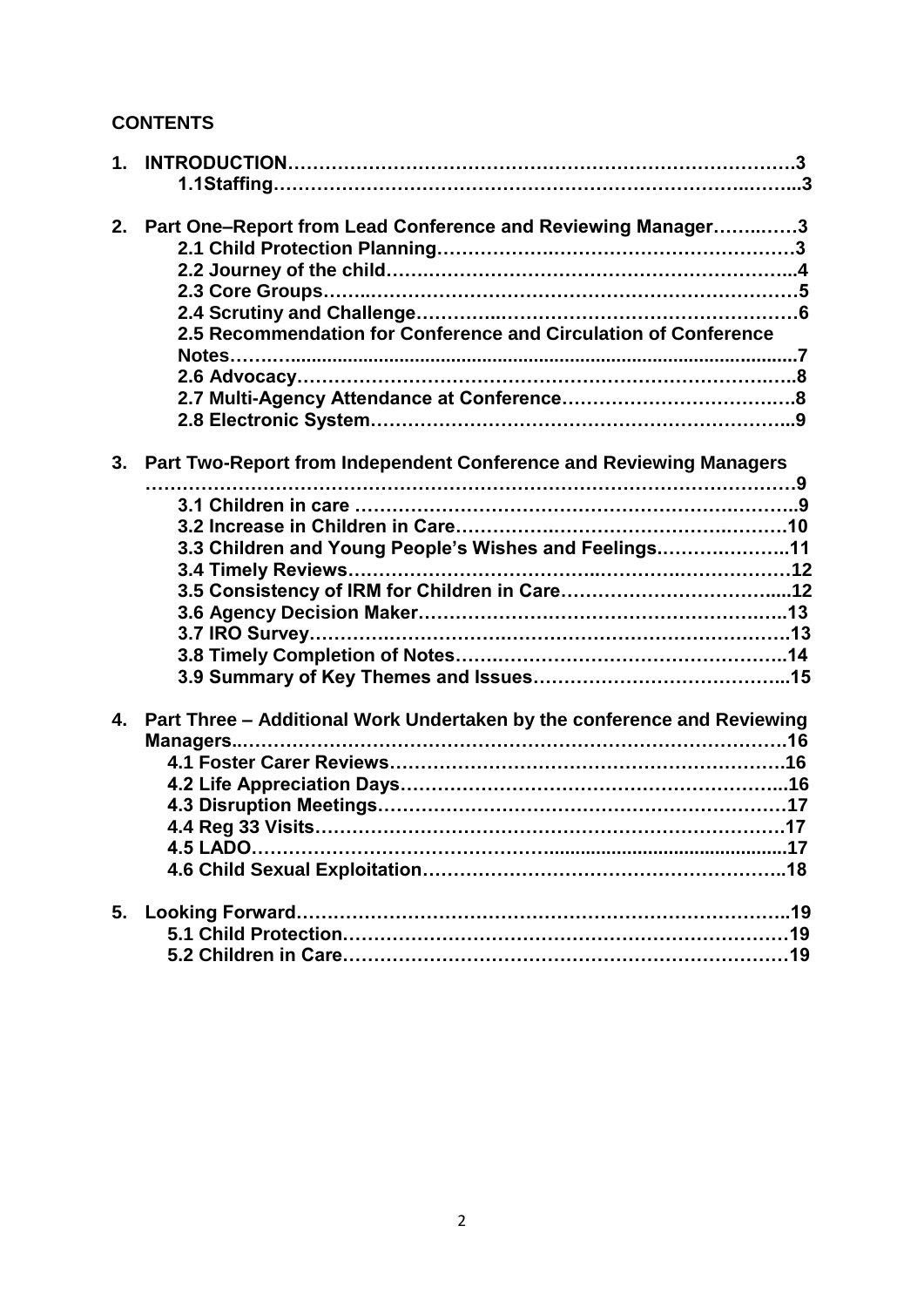## **1. Introduction**

This annual report is set out in three sections:

Part One - report from the Child protection chair

Part Two - report from the Independent reviewing managers

Part Three - refers to additional work undertaken by the Conference and reviewing managers

## 1.1. Staffing

The Lead conference and reviewing manager is responsible for chairing the child protection conferences, has the role of LADO and manages the Independent Conference and reviewing managers (IRM's).

There are 3 full time Conference and Reviewing managers responsible for reviewing the Children In the Care of Halton Borough Council.

The IRM's are responsible for the following areas of work;

- The reviewing of Children In Care, this is a statutory role to have oversight of children's care plans and are empowered to act on their behalf in challenging the Local Authority.
- LADO on a rota basis oversight and management of cases concerning allegations against adults working with children.
- The independent review of Child In Need cases.
- Foster carer reviews.
- Regulation 33 visits.
- Charing CP conferences when lead manager is not available.
- Facilitating Life Appreciation days.
- Chairing Disruption meetings.

There are 6 business support officers who support the children in care and child protection conference/reviewing processes.

#### **2. Part One - Report from Lead Conference and Reviewing Manager**

#### 2.1 Child Protection Planning

The Lead Conference and Reviewing manager (LCRM) has a caseload which fluctuates month to month from 80 – 126.

The number of children subject to child protection planning has followed a similar pattern to that of the previous reporting year 2011-2012. The increasing and decreasing numbers happens at the same time each year. In quarter one, numbers of children on child protection plans has been below 90 with a steady increase noted through to November and then a sharp decrease again. There appears to be no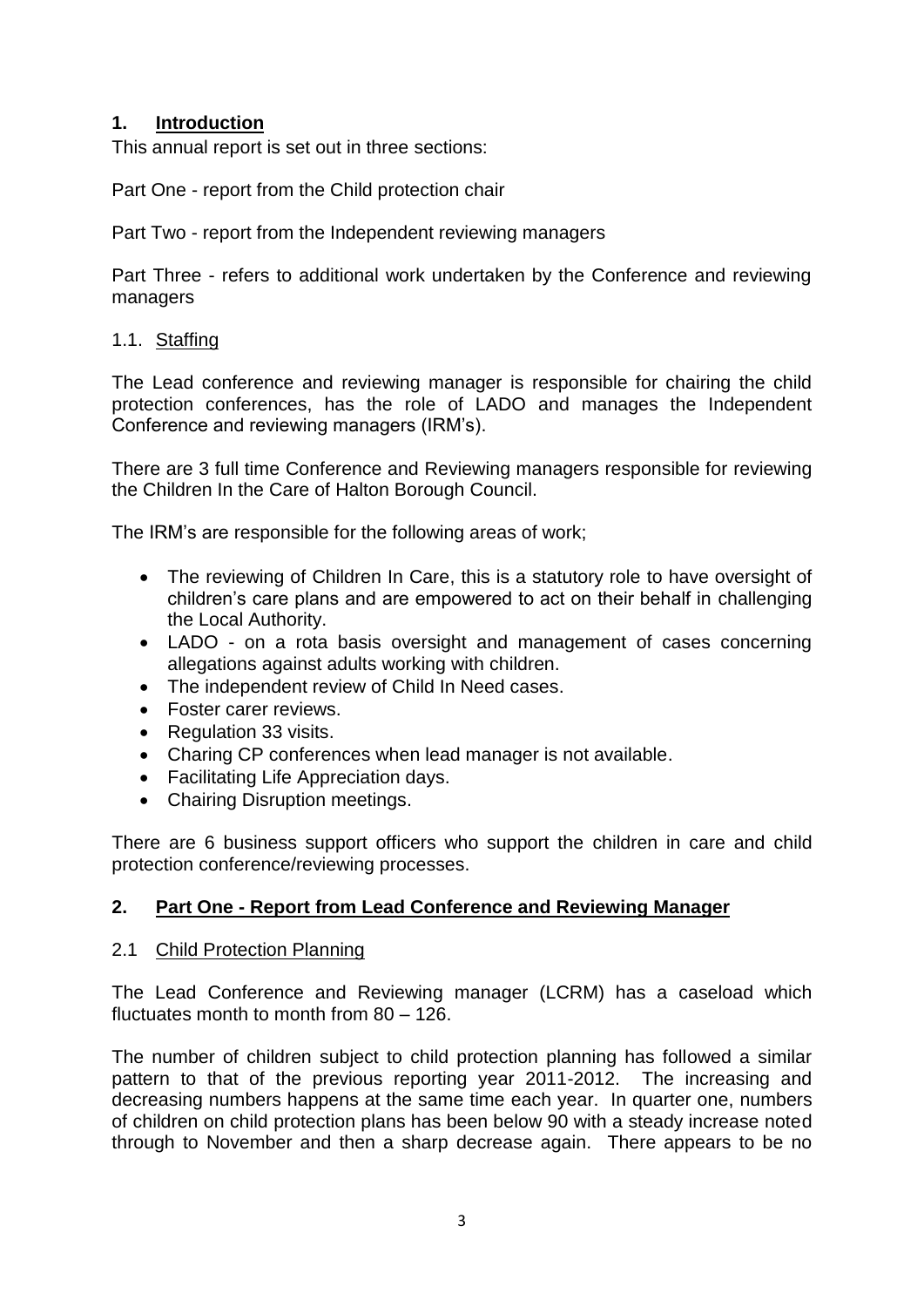reason for this pattern, it does not relate, for example, to outcomes of serious case reviews, or high media coverage on cases from other parts of the country.

In previous reports to Halton Safeguarding Children Board (HSCB) recommendations have been made by the Lead Conference and Reviewing manager to ensure that the children subject to child protection (CP) plans are appropriate and there have been occasions over the last year were conference members have been challenged in decision making to ensure that planning is not a 'just in case' scenario.

In order to ensure that each professional has a rationale for their decision and is able to articulate this to the family, Professionals are asked 'why?' they have made that decision. This ensures conference members consider their decisions carefully and are able to justify their rationale. This promotes clears identification of risks within plans and ensures a number of outcomes;

- CP plans in place are appropriate and focus on children who are experiencing or are likely to experience significant harm.
- It makes it clearer what the outcomes for children should be and what issues need to be addressed.
- It promotes peer challenge and discussion and allows for agencies to reach a consensus or at least understand the finale decision better.
- It requires professionals to evidence the concerns and explain to parents the actual impact on their children of a continued behaviour or lack of action.
- It promotes the understanding for families and professionals that parents need to improve their parenting, and have a realistic understanding of the standard of care to be afforded to their children.
- It makes the decisions about risks as multi-agency responsibility.

Parents are encouraged and supported to offer their views, about whether they believe that their children are at risk of harm and whether they understand concerns raised. Some parents initially resist the view that their children are at risk but on occasions, especially at review conferences they will agree that the care provided or the impact of their behaviour\lack of protection does warrant child protection planning.

#### 2.2 Journey of the child

In order to determine the level of risk and significant harm, each child must be viewed individually. Each child's experience must be considered in conjunction with their resilience, understanding and their experiences day to day.

The Safeguarding Unit has over the last year strived to improve the understanding and demonstration of the 'child's journey' in conference. This is achieved by the chair asking directly 'how does the concern impact on the child, what is the short term and long term impact on the child and what does the child think about their life'

In order to achieve this conference members are asked to relate their concerns to an actual experience for the child and then this is summarised to the family in the meeting.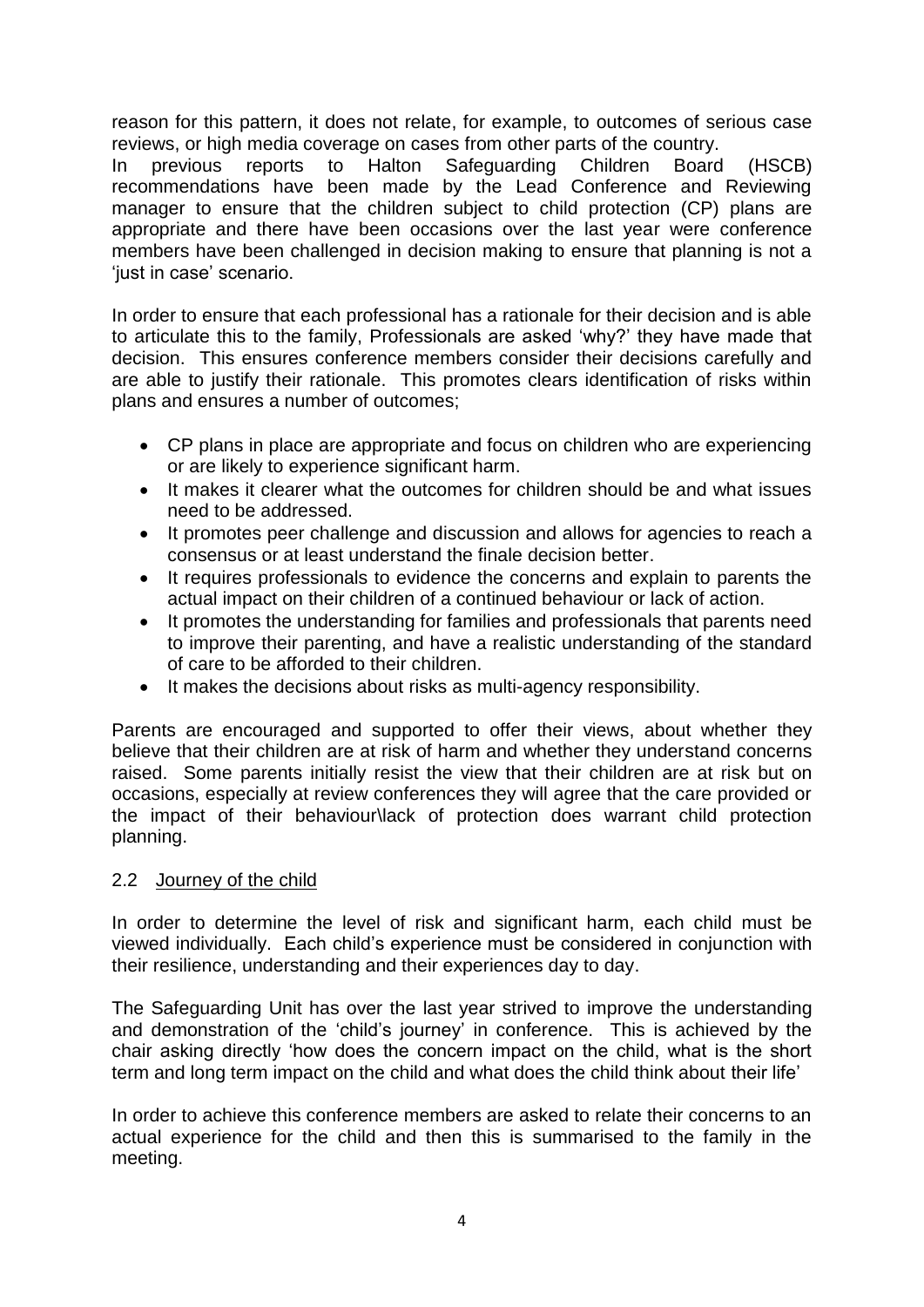*For example; (This is not an actual case but reflects some of the issues that are discussed in conference)*

Chrissie is 8, she is frequently late for school by up to an hour, hungry on occasions and has head lice causing sores. She experiences enuresis which in turn can mean she smells of urine. Her uniform is dirty and does not fit well, she dislikes school, has few friends and has not had her hearing test or eye screening due to nonattendance.

Parents are first asked to talk about their child; likes and dislikes, routines and hobbies, problems and difficulties. This has a number of benefits. Firstly parents feel that their voice is heard not last but first. They are able to give conference members an understanding of what happens in the house, this can reduce anxieties for parents.

Professionals are then asked individually for their information. They are required to interpret this information for parents in order to ensure that the risks are clear and why this results in significant harm.

Professionals and parents then have an understanding, not always an agreement, about what needs to change and why.

The future steps within child protection planning needs to be to develop a more child and parent focused plan that supports the information given to them at conference. The SGU need to consider developing a tool that parents and children can understand and which plots the progress of the family in reducing the risk. By doing this and having a visual aid it may help improve effective understanding and planning, prioritising the risks and ensuring outcome focused and risk based planning, it would also help parents to understand how the changes were made so that they can maintain them.

Currently the numbers of children on Plans is 86. This number fluctuates. The number of plans reduced to 66 in April which is exceptionally low, both in term of the national average per population and also as a reflection of Halton's previous figures. Due to the concerns regarding this it was proposed in the Safeguarding Unit's quarterly report that there be some interrogation of cases within the early intervention service to ensure that they were being managed at the right level. It was also requested that there be the same scrutiny over CIN cases to ensure that they were being escalated appropriately. The recommendations were accepted and the outcome shared with the safeguarding Unit.

#### 2.3 Core Groups

The core groups are fundamental in achieving the outcomes above and assessing a parents motivation and capacity to change in order to reduce risks. The journey of the child and the family as a whole should be clearly documented so that the parents can see the impact of the changes and improve motivation to maintain changes.

Attendance at core groups from partner agencies appears to be good. It is apparent in many conferences that partner agencies and individual professionals have a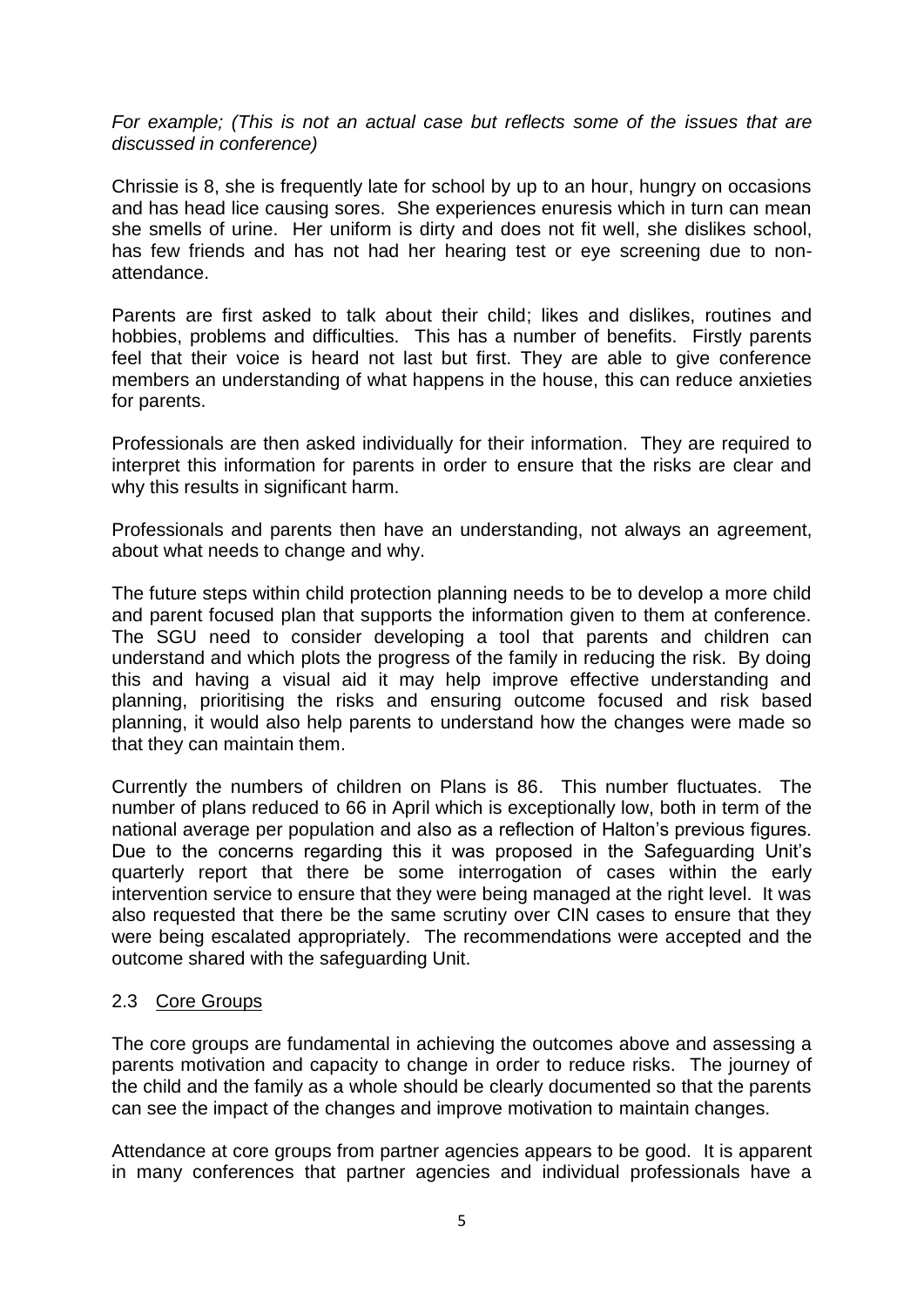thorough knowledge of the families that they work with. There have been a few occasions were a partner agency has advised that they did not attend core group because they did not know when they were. It is important that partner agencies also take responsibility for core group meetings and in the event that they have not attended a core group they should contact the social worker to enquire about the date for core group. It is not always evident in these cases that this happens.

Attendees at conferences have also raised issues that the records of a core group and the detailed CP plan are not circulated in a timely way .This has also been identified via the auditing of practice. Children's social care has invested in increased admin support for the social work tams to support the timely circulation of minutes.

Within Halton all core groups undertaken also review the assessment of risk for the children within the family and this informs the decisions made by the core group regarding how the plan should proceed. There is evidence within core group of changes being made to the plan to reflect areas of concern. For example a core group recognised that risks to the children of injury was increasing due to a family pet. The core group as a consequence included within the plan that the animal would need to leave the property in order for the children to be safe. Core group then presented to conference the progress in achieving this in order to reduce the risk of physical harm to the children.

#### 2.4 Scrutiny and challenge

Children subject to child protection planning are those considered to be suffering or at risk of significant harm. In order to ensure progress of plans and identify drift the conference chair has an important role to scrutinise each child's plan, the reduction in risks to the child and multi- agency working.

The CP chair raises with Children's Social Care managers any concerns as they arise. Challenges are often around decision making or practice issues, for example a report not being available to the family and chair prior to conference. One example of this was where a conference was cancelled due to the parents not having had sight of the conference report prior to the day of conference. When they read through the report they disputed actions in the plan. On this occasion the meeting was adjourned due to a significant discrepancy that would likely impact on decision making.

There is a formal dispute process, which is used in cases where there is not a satisfactory resolution reached to an issue raised or were the concern constitutes a significant error in judgement or decision that results in a child being in a situation of risk unaddressed or that is increased. It is important that the resolution process is used correctly and efforts are made to resolve an issue prior to escalation. For example; an instance were two children were received into care for a short period of time. The decision was made to return the children from the safe placement to the home where the care afforded to the children was not good enough. In light of the challenge an agreement was made that the children would remain in the care of the local authority until a return to the family home did not result in them being at risk of significant harm. This matter was resolved quickly via formal discussions with senior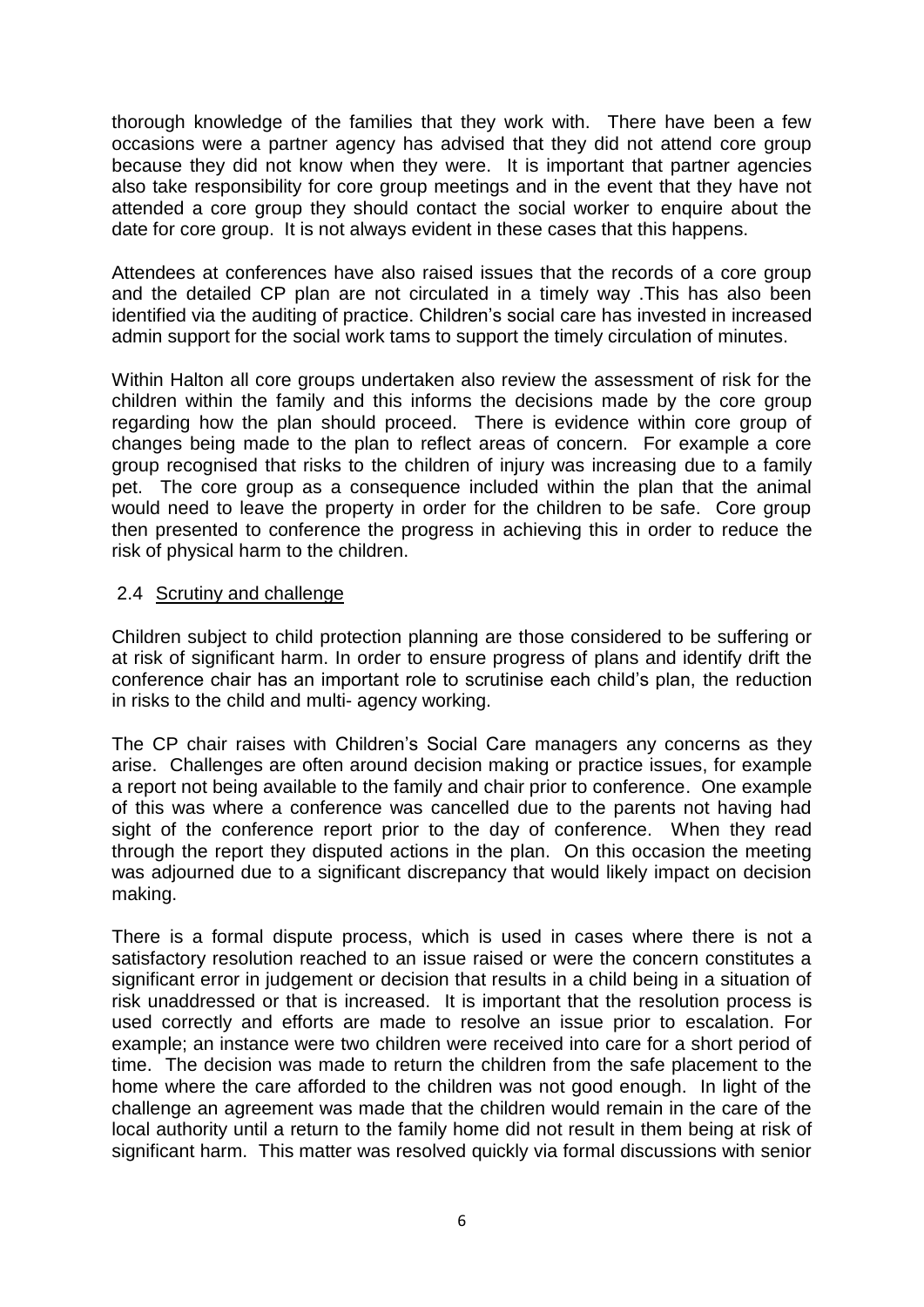manager, an agreement reached that resulted in the escalation process not being used.

The SGU plays an important role is raising standards and challenging however it is also instrumental in supporting social workers wherever possible to improve the practice and service delivery, this requires the SGU to recognise what professionals do well and share this with those workers and their managers.

#### 2.5 Recommendation for Conference and circulation of Conference notes

Conference recommendations are sent out to all agencies within 24 hours of the conference, there has been only one instance in the reporting year that this has not happened and this was just prior to the Christmas holidays. Prior to future 'office closure' recommendations will be circulated prior to Chair leaving the office via Secure email to all partner agencies.

In the OFSTED inspection of Safeguarding and Looked after Children services in 2011 it was identified that the distribution of child protection conference notes was not always timely and whilst there had been at the time of the inspection an improvement it was identified by OFSTED as an area for improvement.

The SGU is requested to complete and distribute all conference notes within 15 days of the date of the conference. This has not been achieved consistently during 2012/13. Issues around notes relates to capacity and administrative support. During periods of sickness for staff and annual leave, cover is not provided and due to the small numbers of staff in the SGU this can impact significantly.

The unit has implemented a new monitoring system, and performance will now be reported quarterly to the LSCB.

#### 2.6 Advocacy

The advocacy services was provided by Barnardo's during 2012/2013 and supports all young people, where appropriate, who have contact with services including those children subject to child protection planning. The numbers of children who had been referred to the advocacy service was low, as a result the SGU and the advocacy service agreed that the conference chair would refer all those young people identified as requiring support from the service directly to the advocate.

However there were a number of issues with this and whilst it initially appeared to be working there were concerns raised by the advocate regarding consent. It was therefore agreed that the service would be notified of all initial conferences were there was a child over the age of 5 years. The advocate would attend to have a brief discussion with parents prior to the meeting to obtain consent. Again whilst off to a positive start unfortunately the attendance by the advocate was not maintained by the service and therefore it failed to have the desired effect in supporting the views by capturing the most vulnerable young people.

At the end of the reporting year it was confirmed that the contract for advocacy services would be put out to tender.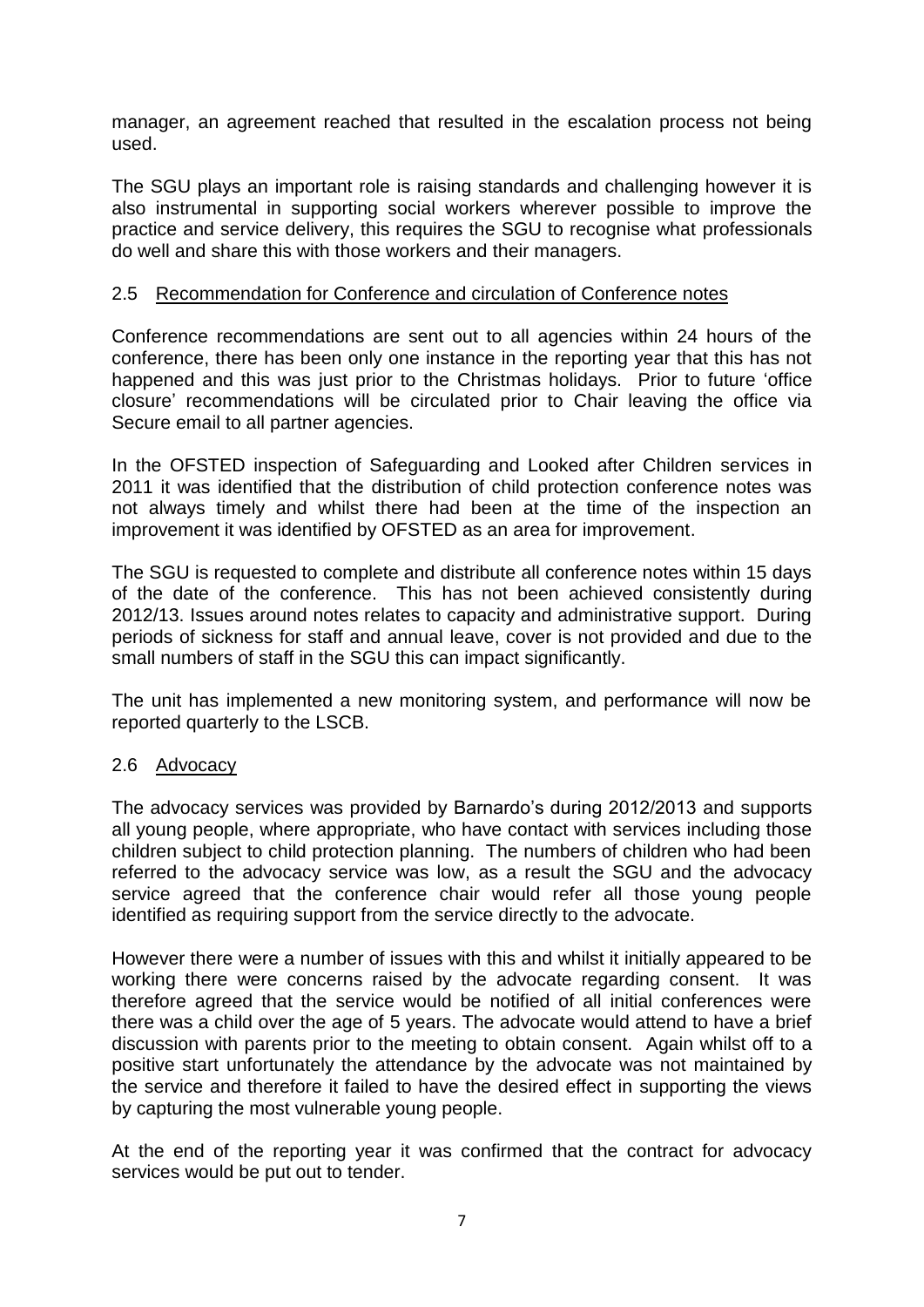Over the next year it is expected that the new advocacy service will be pro-active in ensuring that the young people in need of an advocate receive this support and are identified in a timely manner.

The role of the advocate will also need to be reconsidered as currently the advocate service attends conferences providing the wishes and views of the young people. However in many of these instances the social worker is able to and should be undertaking this piece of work. The advocacy service for young people subject to child protection plans should be far more challenging of the local authority and the SGU, it is hoped that this will happen in the future.

The advocate should be able to actively raise issues and ensure that the child's at the centre of the plan, that the plan listens to the child's needs and acts upon these were appropriate and challenges the process when it fails to ensure outcome focused planning for the young people. In addition the advocate should be working with the SGU to ensure wherever possible the child is involved in the meeting or has the opportunity to meet with the chair prior to the day of the meeting to discuss the risks, strengths and progress for them in their home life but also to contribute to the development of the plan and monitoring the plan.

Advocacy for parents attending Child Protection Conferences has also been improved. It is a priority of the conference chair to ensure that parents understand the process, risks and what needs to change in order to ensure positive changes for children and young people. The Lead Conference and Reviewing Manager has prioritised this and will have a discussion with parents about their right to an advocate and has postponed conferences when she is of the view that a parent needs an advocate.

#### 2.7 Multi-agency attendance at conferences

Multi-agency attendance is good with a strong commitment shown to all conferences in particular by health visitors, school health advisors, midwifery colleagues and police.

The dedicated police officer attending conferences is due to retire in July 2013, as yet a new person has not been identified to replace her. This consistent attendance by an officer provides detailed information sharing. There have been occasions where the police have identified additional risks and been able to obtain and share information that has impacted on the outcome of conference. For example a report from the hospital sent to the police, about a car accident identified that a perpetrator of violence was also present despite the parent denying this to be the case.

Attendance by staff from Nursery's varies and when staff do not attend, apologies and reports are often not submitted to the SGU. They are contacted individually and advised of their responsibilities in CP planning.

Attendance at conference by agencies working with domestic violence is poor and the SGU does not receive apologies or reports. There are specific issues regarding attendance from the Independent Domestic Violence Association (IDVA) and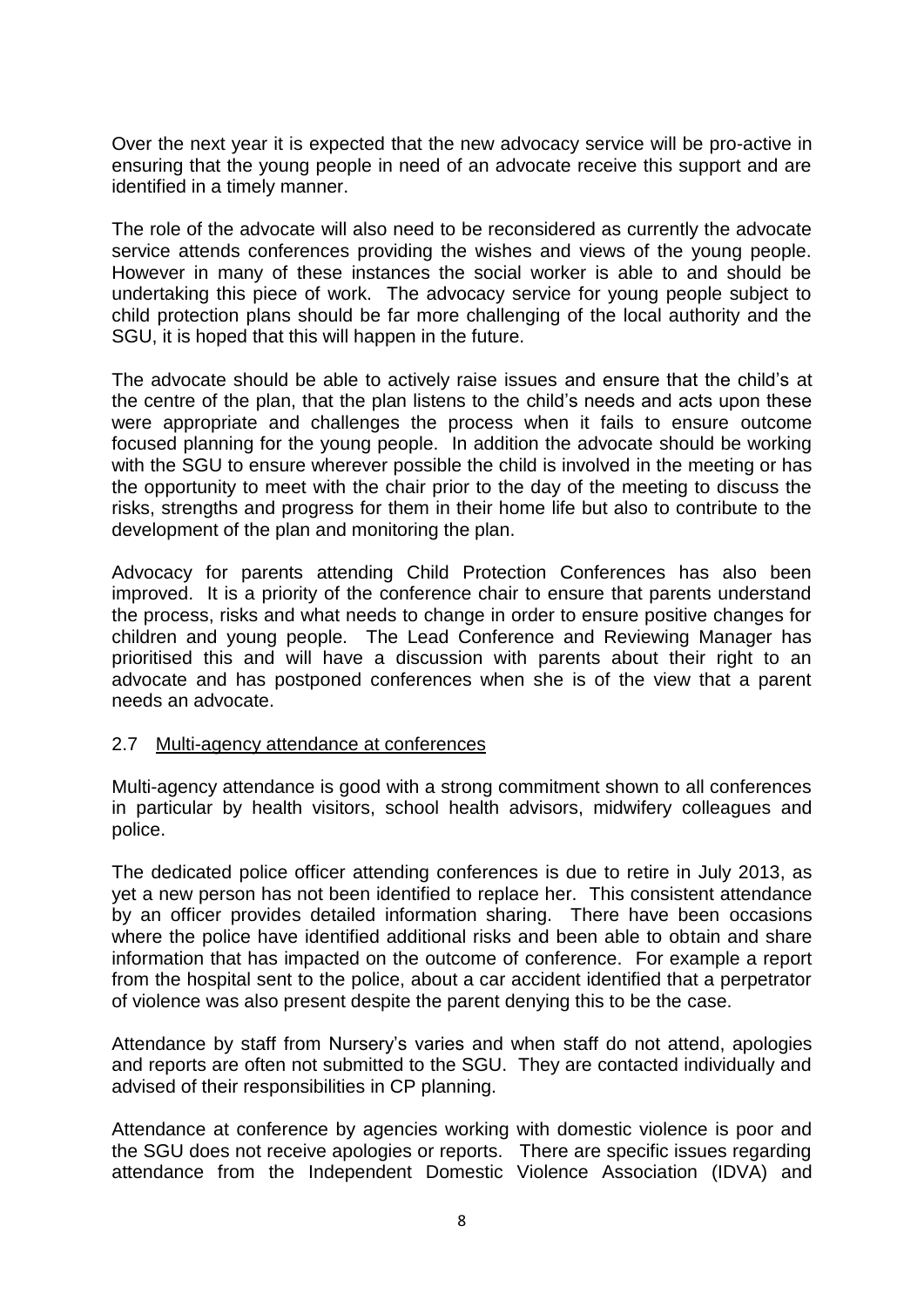Women's aid which is about staffing. It has been agreed between the Lead conference and reviewing manager and manager to explore how this can be improved.

GP attendance and provisions of reports to conference remains very low. There are some GP's practices that consistently provide reports to conference but there are many that do not. In order to improve this, GP's receive a letter reminding them of the next conference but this has not significantly improved reporting and therefore it will be considered whether this practice should continue next year.

When exploring ways to improve attendance of GPs, a number of suggestions were made such as Skyping, however this was ruled out due to it not being secure, telephone conferencing was another suggestion however the benefits of this could not be identified as it would require the same amount of time as attendance at the meeting and therefore it would be more beneficial to have them attend in person. It was suggested that the times of conference change to 11:30 as this would make it easier for GP's due to surgery times. This is not possible as it would reduce the number of meetings that could be held in a day. The issue will continue to be discussed in order to find a positive solution.

## 2.8 Electronic System

Halton Children's social care operates an electronic system called Carefirst 6. The System has been introduced to each department at differing times. Unfortunately the SGU have read only access to the system which creates many difficulties.

It is currently not possible for the challenges made by the SGU to be recorded on the child's record, therefore the quality assurance role of the SGU is not visible. Conference notes are not currently attached to the child's electronic file so every child currently on a CP plan also has a paper file. The child protection plan produced within 24 hours also is not attached to the child's file, this means that the SGU has to also send the plan to the Emergency Duty Team (EDT) by email. Currently social workers have to retype the CP plan twice within the core group notes which is time consuming and leaves a margin of error to occur.

There has been agreement for the SGU's access to the system to be prioritised and the deadline given is October 2013.

## **3.0 Part Two – Report from Independent Conference and Reviewing Managers**

#### 3.1 Children In Care

At the end of the reporting period there were 136 children in the care of the local authority. 419 statutory reviews were undertaken in the year.

The numbers of children coming into care has steadily increased and shows no signs of reducing. The recent spike in numbers is due to large sibling groups coming into care.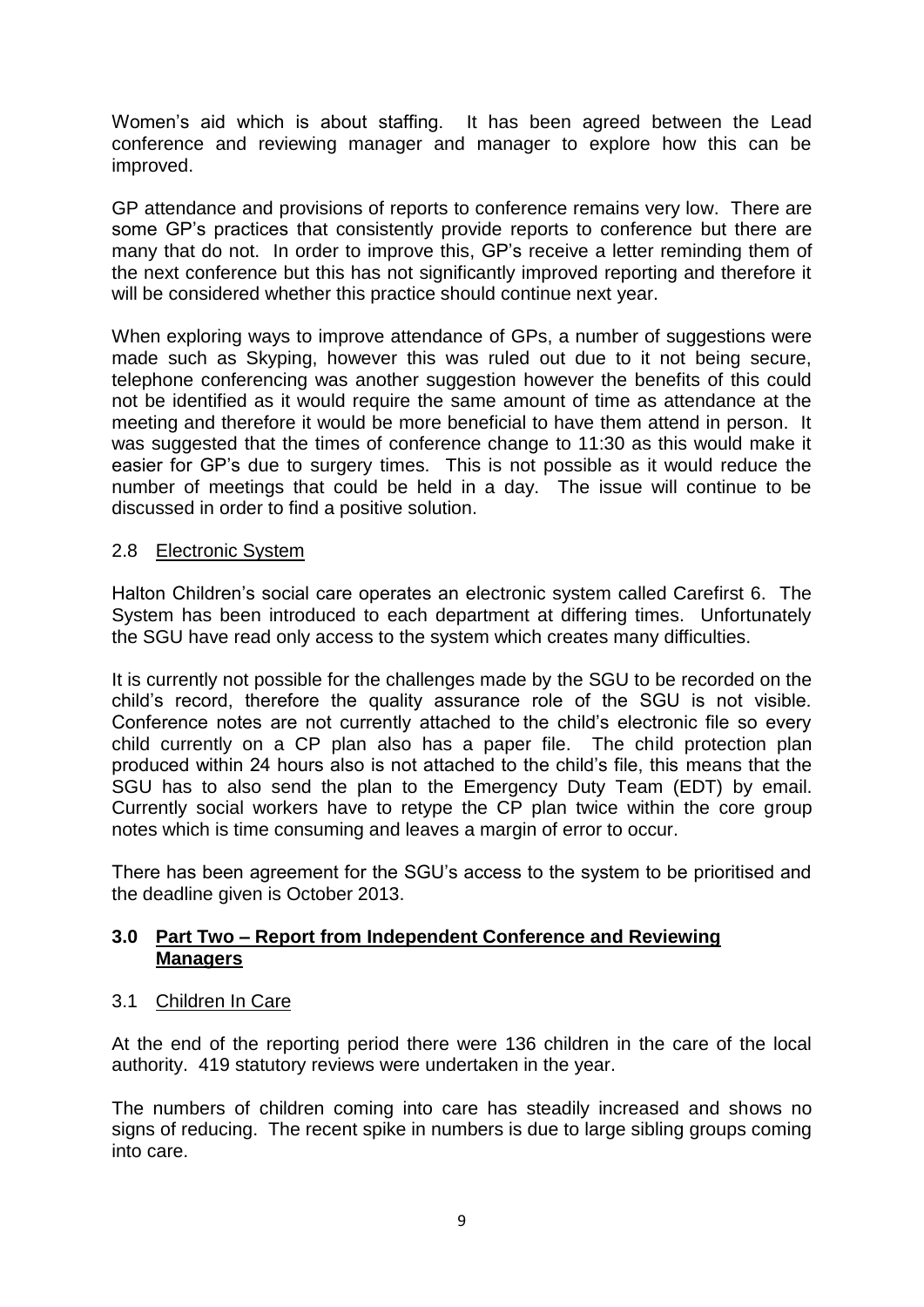Each IRM maintains a caseload that falls below 70 as advised by the IRO "handbook" which is nationally recognised practice guidance. They do however have other responsibilities referred to in this report.

The IRMs must provide close scrutiny and oversight of the child's care plan and ensure that the participation of children is a priority. The IRM must have the provision of independent legal advice, this is provided via reciprocal arrangements with Cheshire West & Chester Services.

The IRMs also review all the Pathway Plans for 'Relevant' young people under Children (Leaving Care) legislation. These are young people living in semiindependent provision with support between the age of 16-18. All young people once they reach 16 years and 3 months old have to have a Pathway Assessment and Pathway Plan completed to identify how they will be supported until they reach age 21 or 24 if they continue into higher education.

IRMs review children receiving short breaks, these are children with complex needs. The purpose of this service is to enable the child to have some quality time and the opportunity to socialise and have fun with other young people away from the family home, and to provide a break for families from caring responsibilities. There are currently nine Short Break arrangements being reviewed and four Pathway Plans.

The legislation has changed regarding young people on remand. They are regarded as children in care when on remand and consequently IRMs review these young people. None have yet been undertaken although one young person in care who was remanded to custody was reviewed.

#### 3.2 Increase in children in care

The numbers of children coming into care is steadily rising and whilst sudden jumps in numbers is often attributed to sibling groups, there continues to be a rise with 25 new entrants between January 2013 and March 31<sup>st</sup> 2013. It is apparent that not all children coming into care have been subject to child protection planning. Whilst there will be, on occasion times when children do come straight into care due to individual circumstances, more scrutiny is required regarding the increase in numbers and whether it relates to children's additional needs and risk not being identified early enough. It is proposed by the Safeguarding Unit that early intervention services review their cases to ensure that cases are referred to Children's Social Care in a timely manner. It is also proposed that Principal Managers review Child In Need cases to ensure that any concerns raised are escalated to Child Protection Conferences when appropriate. This will be completed by selecting those cases who have had a CAF for 12 months plus and CIN cases were involvement has been on-going for 26 weeks plus. The SGU will also focus on independently reviewing cases where a CIN plan has been in place for 26 weeks plus.

The age group is also rising. There are an increasing number of teenagers being received into care due to Missing from Home (MFH) episodes. One young person who was admitted to care, was immediately placed in secure accommodation. One was placed in an out of borough placement from which he was returned to a local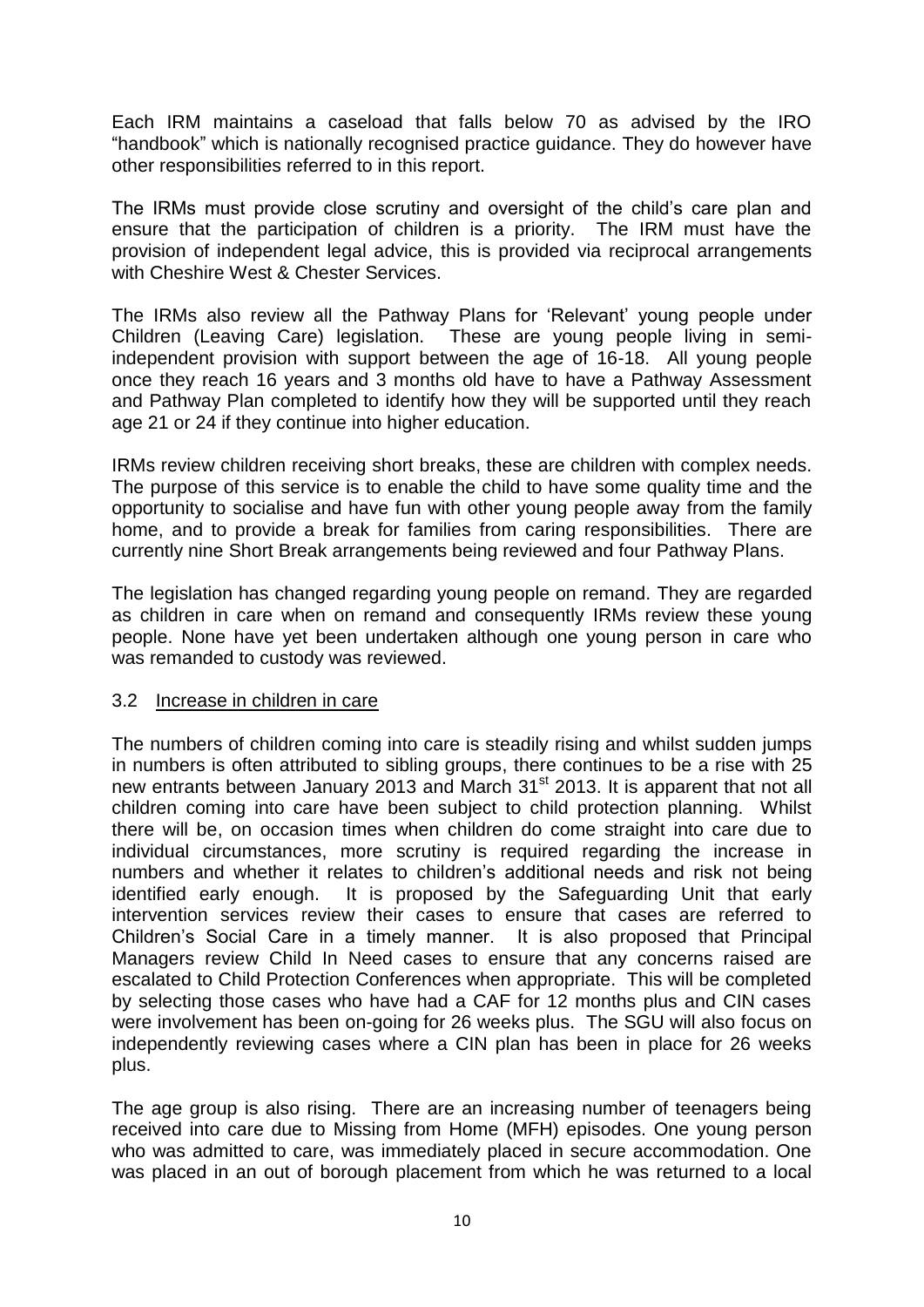supported placement. The number of children looked after via a voluntary agreement with parents is high and represents the older age range of young people entering care.

These young people require more monitoring and often more frequent reviews due to changes in placement or risky behaviours. This can present a challenge in terms of care planning. It is important that the decision for a child to become looked after is made at the right time and for the right reasons and that consideration is given to the need for a Child Protection plan. It is important that receiving children into care happens because it is not possible for children to remain at home either because of the risk to them or because parents are unable to keep them safe. Child protection planning is an important step in supporting families to make the changes themselves prior to considering the need for the child to be removed from a parent's care.

A recent Missing from Home meeting confirmed the need for a Child Protection Conference in the event of the young person not being found within agreed timescales. It became apparent from the strategy and conference discussions that Children's Social Care had been supporting this young person and her family as a 'child in need' for a significantly long period of time prior to a Missing From Home meeting being arranged. Although Child in Need meetings had been arranged, key professionals had not always been present at these meetings making it impossible to develop an effective multi-agency plan. The issue for this young person was that she was drifting around family members and groups of adults who posed a risk to children which increased her risk of sexual exploitation. There appeared to be limited shared intelligence about this activity until these discussions took place. The learning from this is that Children's Social Care have accepted the importance of following Missing from Home procedures when there is significant lack of engagement from the child or family members.

The Pre-Proceedings Protocol is now in place within Cheshire and Merseyside Courts. This is designed to simplify procedures and minimise delay for children within the court process. The Protocol restricts proceedings to a maximum of 26 weeks for the proceedings to conclude. The success of this protocol will depend on Local Authorities being prepared prior to going to court and having all evidence, information and analytical assessments available for consideration by Court at the earliest stage. This will reduce the need for independent social workers and other expert witness's reports being required by court. At the first hearing, the allocated Judge will give direction and by Day 12 a Case Management Hearing will be convened when all assessments will have been completed and any gaps in evidence identified. At Week 20 (or earlier) an Issues Resolution Hearing will be held and a date for a Final Hearing set.

The expectation is that IRMs are kept up to date with this legal process and liaise with CAFCASS Guardians appropriately. In Halton, IRMs are routinely sent information from the legal team. The need for IROs and Guardians to develop productive working relationships both during care proceedings and when seeking to resolve a dispute on behalf of a child is also commented on in the recent IRO Ofsted Survey which is referred to later on in this report.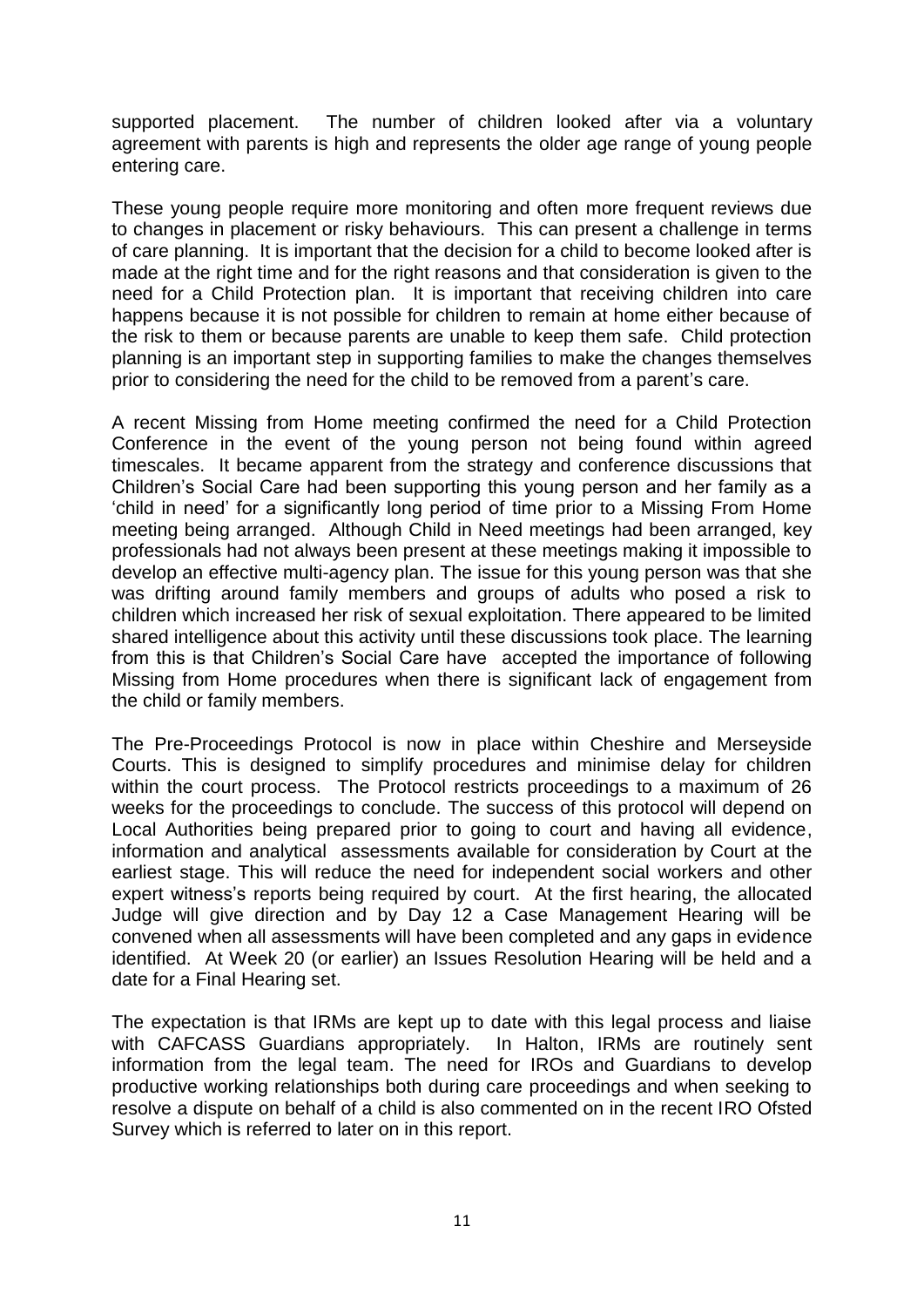As the numbers of children in care continue to rise there will be implications for the SGU in terms of caseloads. Currently the SGU undertakes foster carer reviews and independent Child In Need reviews (CIN). If the CIC population continues to rise at this rate the SGU will need to consider how the other responsibilities are undertaken.

#### 3.3 Children and young people's wishes and feelings

The IRMs are committed to ensuring that the needs of children and their wishes and feelings are heard and influence their care plan and the reviewing process. All the IRMs consider carefully the age and understanding of the child they are appointed to review and will make decisions about meeting the young person prior to the statutory review. Whilst it is not appropriate in all instances, some of the young people do not want to meet with the IRM but the offer is made regardless. The IRM will also be available for the young person prior to the start of the meeting.

The IRMs ensure that the review is child focused and every opportunity is given to the young person to attend. The notes produced from the reviews are written for the child and this is accompanied by a card or a personal letter.

The participation officer worked with a small group of young people to develop a tracker card for their reviews which they are able to complete and keep track of how the recommendations made at the meeting are being progressed. This is a recent addition and more will be known about the success of these in the next reporting quarters.

There are consultation forms for young people to complete prior to their review meetings, these do need to be revised and be made available for young people of different ages.

Further work will be undertaken regarding ways to engage the young people with the reviewing process exploring new ways to capture views and increase participation. A consultation is planned with the Children in Care Council to gather views about the development of a Web Site for Children in Care. Such a site would enable the young people to contact their IRM directly and securely online. Young people would be encouraged to set the agenda for their review, leave feedback and also be directed to links to other relevant services and online resources.

A Business Card for IRMs has been produced to enable IRMs to pass their contact details to young people and their carers when at CIC Reviews.

#### 3.4 Timely reviews

Throughout the last reporting year, one CIC review was out of timescale and this was as a result of a late notification to the SGU that a child had been received into care. When looking at how this has happened and to implement ways to ensure it does not happen again the Safeguarding Unit have produced a 'guide' to the review process including timescales for all Social Workers and Managers in Children's Services.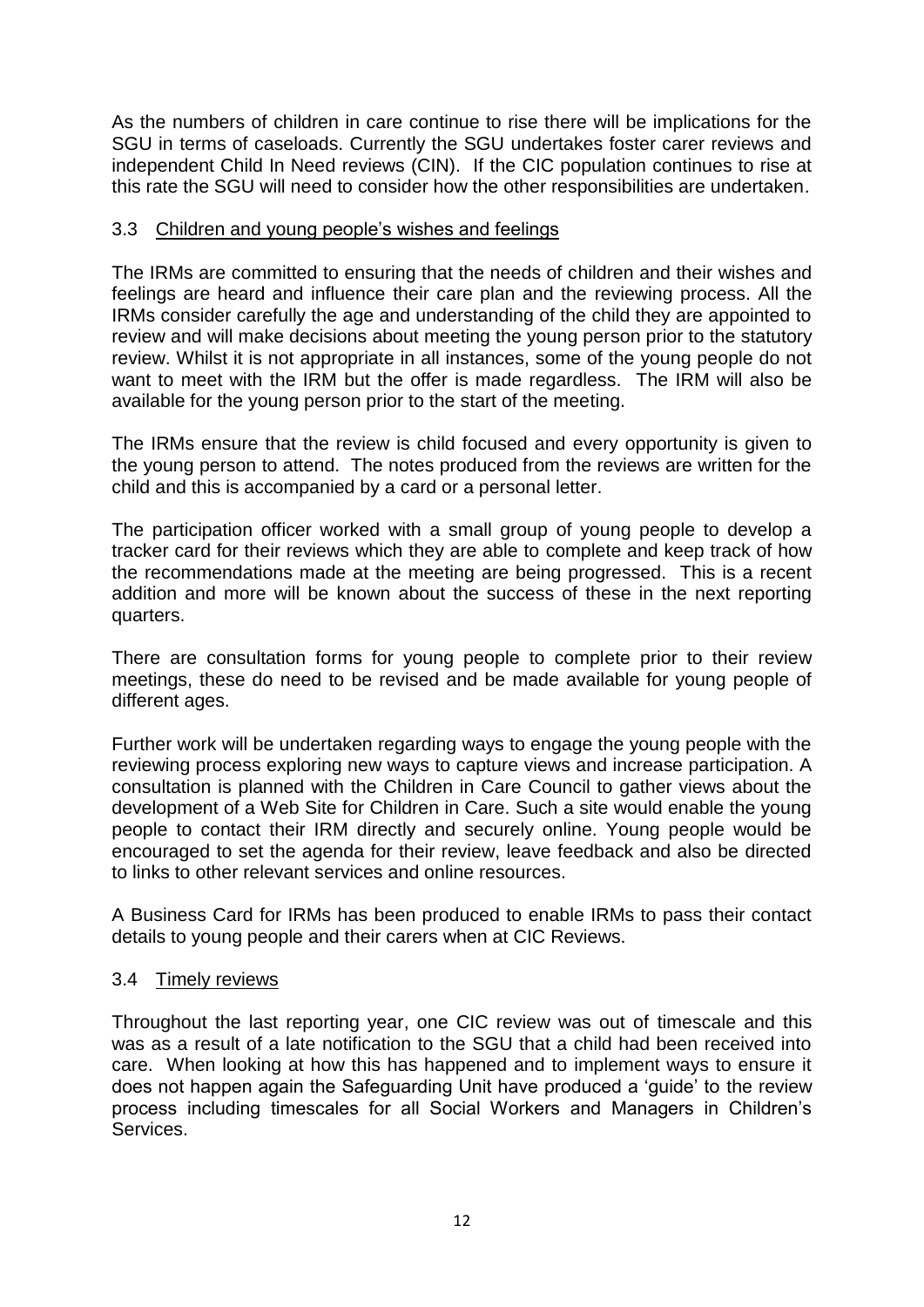The SGU has received several late notifications from the Social Work teams of children coming into care. Fortunately, with exception of the one referred to , it was possible to arrange the initial review within the timescale but this is not ideal and gave little time for these to be arranged or for the Independent Reviewing Manager to see the children and the key people being invited to attend.

## 3.5 Consistency of IRM for Children in Care

Children and Young People are allocated a named IRM at the time they enter care. This IRM reviews the plan and monitors Children's Social Care's implementation of agreed actions throughout the child or young person's time in care. This enables the child or young person to get to know their reviewing manager and the role that they play both in the review meeting and between reviews. Increasingly, it is noted that the response to the question who they would talk to about concerns and worries includes IRMs among carers, teachers and family members. At a time when Children's Social Care are again experiencing a high turnover of staff and the need to employ agency workers, the IRM represents to young people a thread of continuity and reference while in care.

## 3.6 Agency Decision Maker

IRMs now join the meeting held by the Agency Decision Maker to consider a child's plan for adoption. This has the advantage of the IRM being able to input a long term perspective on the planning and assessments that have informed the plan for adoption. The IRM is also able to update the ADM on any subsequent changes to the plan or obstacles to its implementation.

## 3.7 IRO Survey

Ofsted have recently commissioned a survey 'Independent Reviewing Officers: taking up the challenge?' which looked at the effectiveness of IROs in discharging their duties and responsibilities to children in care. This report is available via this link:

<http://www.ofsted.gov.uk/resources/independent-reviewing-officerstakingchallenge>

- When dispute resolution processes are used there was limited evidence of outcomes of disagreements being used to inform organisational learning. In Halton IRMs are able to resolve most issues by discussing these with senior managers and coming to a satisfactory conclusion for the child or young person. When this has not been the case the Escalation Policy is used to formally record and resolve the dispute.
- Inspectors did see examples of IROs engaging with children and meeting them in between reviews, although excessive workloads in some authorities affected their capacity to meet with children more often. When IROs were able to meet up with children, their wishes and feelings were more likely to be fully taken into account. In Halton the IRM's see children and young people in between reviews when this is appropriate and as part of the Children in Care Council and other events that are hosted throughout the year specifically for the child in care population.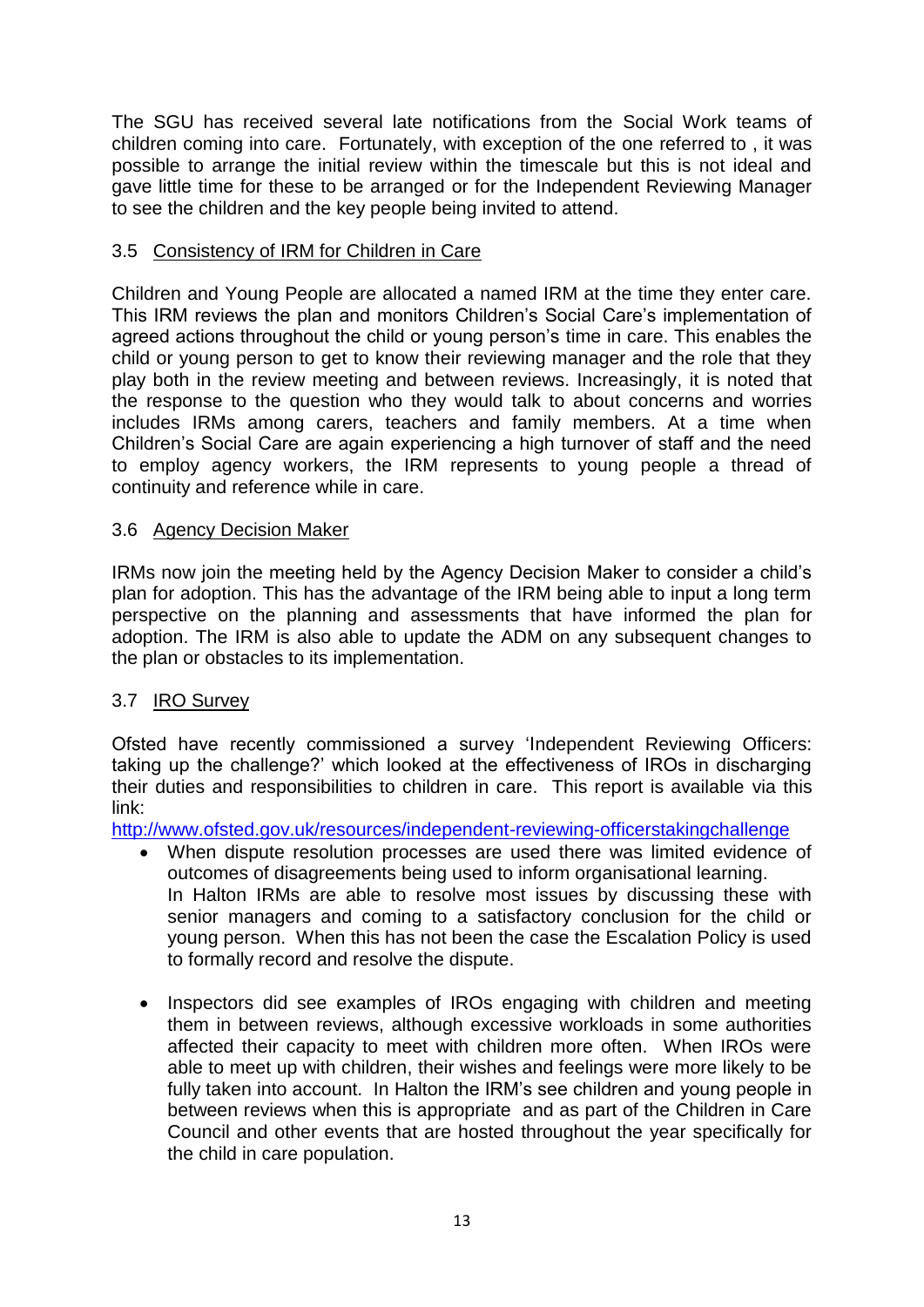- Ofsted found that where IROs caseloads where higher than recommended in statutory guidance this seriously reduced their capacity to undertake their role effectively. These difficulties were exacerbated in most areas by a variety of additional responsibilities for IROs. In Halton the caseloads are within the recommended guidance but IRMs do have additional responsibilities.
- Inspectors found that senior managers valued the quality assurance role of the IRO and nearly all said they would welcome more consistent and stronger challenge from IROs. Improvements were needed however to ensure that IROs are sufficiently supported and challenged by leaders to undertake their role in driving effective improvement in services for children in care. In Halton the IRM's are well regarded and included in operational leadership meetings, performance review days, strategic placement planning, partnership board meetings and as part of regular file auditing days. These are all intended to develop practice and good outcomes for children in care.

A number of recommendations have been made for local authorities to act upon and for the purposes of this report the following points are a brief summary of these requirements:

- IROs should have the required skills, training, knowledge and time to undertake all elements of their role effectively, ensuring that children's wishes and feelings properly influence the plans for their future.
- Management oversight of IROs is sufficiently robust which should include formal and rigorous challenge where there is delay in making permanent plans for children's future.
- An annual report is produced by the IRO service in line with statutory guidance setting out the quality of corporate parenting and care for children in care. The recommendation is that it is publicly accessible and include information on IRO caseloads.
- Seek regular feedback from children, young people and families, carers, professionals about the difference the IRO has made to the lives of children in care. This information should be collated by the local authority and used to improve service. In Halton IRMs have many examples of how they have made a difference and carer's and children have acknowledged this in a number of ways. This can be for the direct support they have offered to children, training they have delivered or discussing issues with CAFCASS Guardians that have had a direct impact on the children in care. In addition to this, the safeguarding unit produce regular reports that highlight any themes and issues that they have picked up from children, families and carers.
- Prioritise and implement strategies that enable the most vulnerable children in care, such as children with complex communication needs and children living away from their home local authority to participate fully in the care planning and review process. In Halton, all children receiving Short Break care regardless of them not having more than the 75 nights a year are classed as 'children in care' and are independently reviewed to ensure the quality of care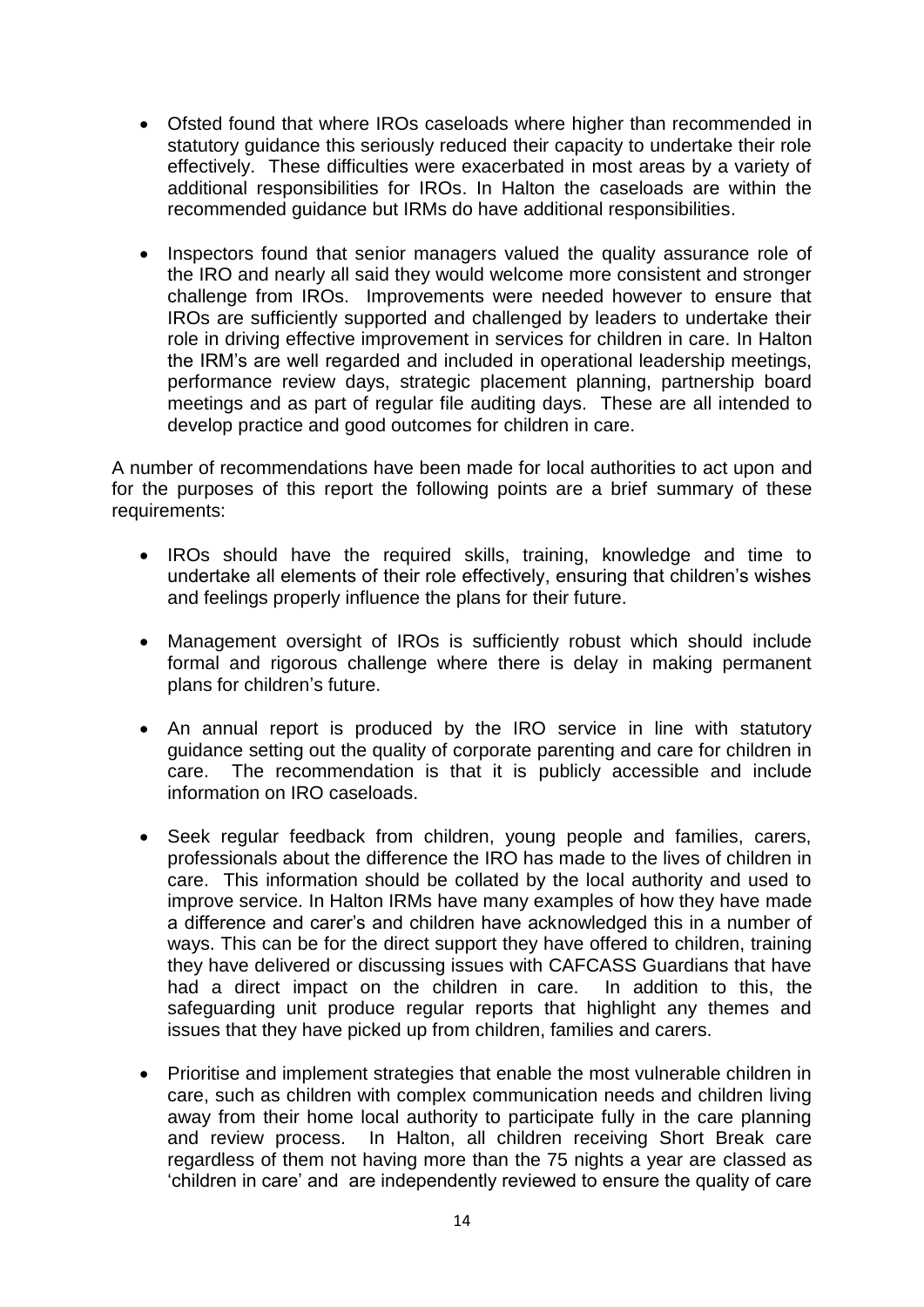planning is good and appropriate to meet individual children's needs. Children and young people who are in placement out of borough are generally independently reviewed every three months as these can be the most isolated children who have limited contact with birth families.

#### 3.8 Timely completion of notes

The SGU has struggled to ensure that the CIC records are completed and sent out in a timely way. There have been a number of reasons identified for this during a review of the process as follows;

1. As with other neighbouring authorities the IRMs are expected to write up the majority of their own records of the CIC review.

In order to try and reduce the backlog of notes for the IRMs have some additional administrative support and whilst this has helped it has coincided with an increase of young people coming into care.

2. The IRM's were expected to sign a form for every review document advising that the addresses of family members and professionals were correct. When an IRM is out of the office for a few days admin would not send the notes out until the form was signed this contributed to the delay in some notes going out.

As the information could be obtained from the electronic system it was agreed to remove the signature required.

#### 3.9 Summary of key themes and Issues

In addition to monitoring the timelines of the implementation of Care Plans between reviews, IRMs continue to raise issues of concern at an appropriate managerial level. In the last year, the need for timely Child in Care health assessments has been drawn to attention and in individual cases the Child in Care nurse has been engaged to expedite outstanding assessments. IRMs also met with Health colleagues to address the matter and some improvements have been noted.

IRMs have recently identified outstanding Life Work for children in long term care. This has been drawn to the attention of the managers concerned and as a result life work allocated to support workers to complete.

Improved links have been made to a number of CAFCASS Guardians and this has strengthened the voice of the child in the care planning and review process. An example of this was when an IRM contacted a Guardian for their view on a care plan and assessment completed by the Local Authority as the IRM did not agree with the Local Authority plan of adoption and supported the plan of a Special Guardianship Order to a family member. The Guardian and IRM jointly challenged this view and the Local Authority revised the care plan presented to Court for this child. The outcome of this challenge was that this child will live as part of his extended family. His identity needs and sense of belonging will be met within the family placement with his paternal aunt and her children and he will continue to have direct contact with his birth parents who he is very attached to and are very significant to him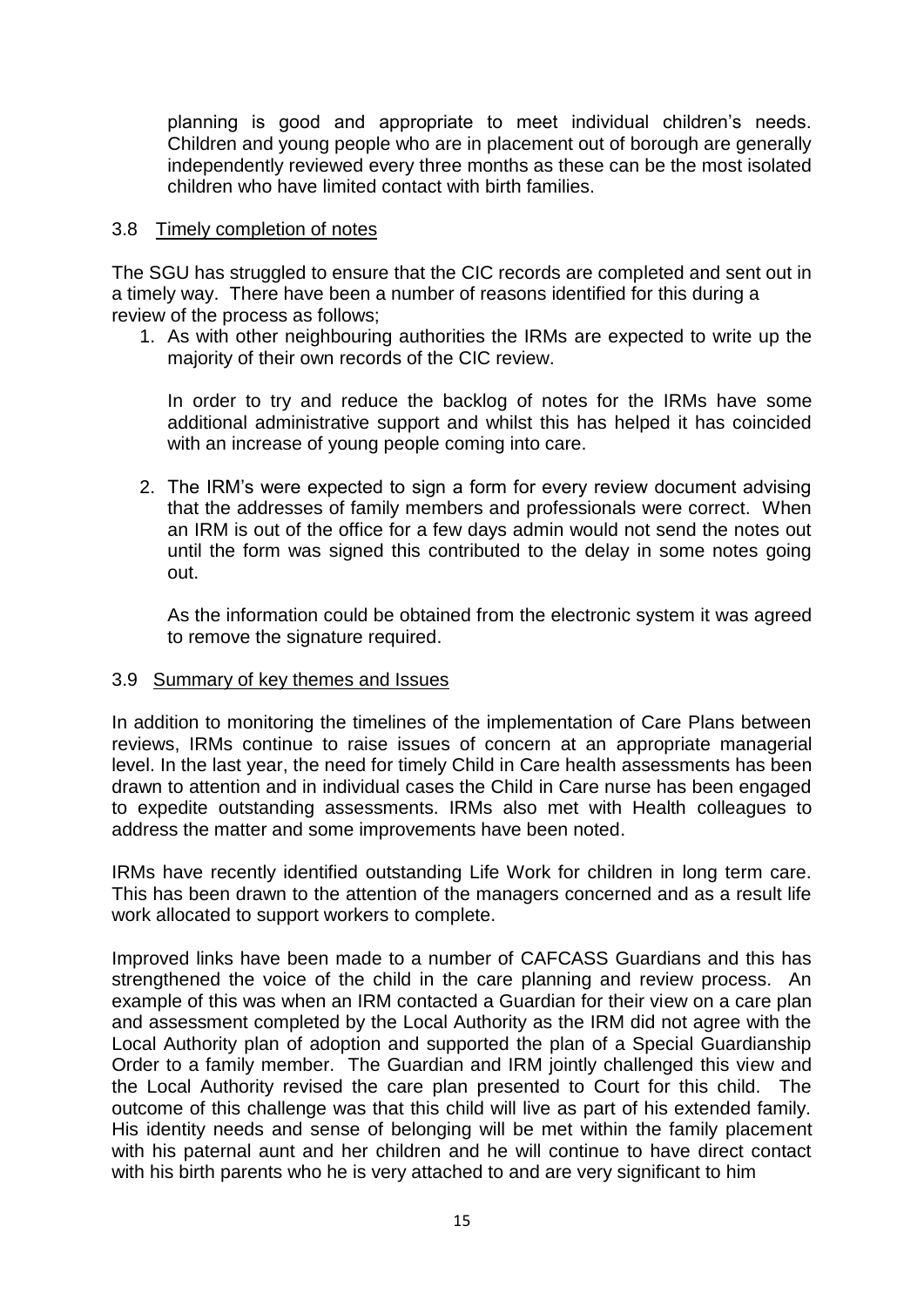PEPs - The quality of Personal Education Plans for Halton's Children in Care varies widely across the service. IRMs have experienced examples of excellent plans that identify necessary support required for academic achievement and in addition focus on uses for the Pupil Premium funding which can provide an opportunity for children to widen their skills and experience by learning a musical instrument or attend dance or sports clubs. Other PEPs are prepared hurriedly and can lack detail and depth. In such cases issues are raised with Halton's Lead for Vulnerable Groups and Safeguarding who receives copies of all completed PEPs and provides training and guidance to Social Workers.

A recent report produced by the National Children's Bureau (NCB) and the Nuffield Foundation raised concerns that IRMs are not always able to provide the high-quality service that children growing up in the care system need. The reasons for this are difficult to unpick but this research suggests that heavy caseloads and a working culture that does not properly value IRMs' contribution are important factors. IRMs in Halton do feel that Practice and Principal Managers value their view and the quality assurance role they undertake. However, there are occasions when IRMs are not presented with the information required to make a clear decision in respect of the proposed Care Plan. In one case, a Final Care Plan was presented at court despite the IRM indicating that they could not agree it due to a lack of detail in respect of the proposed plans for the child's contact with his mother. The Social Worker and Children's Guardian advised the court of the IRM's position which resulted in the judge adjourning the case and stating strongly that she was not prepared to consider a Care Plan that an IRM was unclear about and had not agreed. This view is welcomed by IRMs in Halton as it vindicates the long established practice in Halton of IRMs reviewing care plans prior to them being filed in court.

## **4.0 Part Three – Additional Work Undertaken by the Conference and Reviewing Managers**

#### 4.1 Foster carer reviews

This process is currently under review and it is proposed that there be a mini panel created to complete this task with the SGU represented on the panel and the IRMs completing the three yearly face to face review.

The process has been fraught with the same difficulties for many years, which are that social workers reports are often delayed and the supervising social workers complete their reports in absences of having sight of the social workers reports. Despite this being raised every quarter no improvements have been noted.

It is hoped that the new process will offer more independence in the process.

Halton has a range of experienced and newly approved foster carers who do a vital job as part of the 'team around the child'. New carers are offered a high level of support from the fostering service and also can be mentored and linked to more experienced carers for additional support. A number of foster carers who have had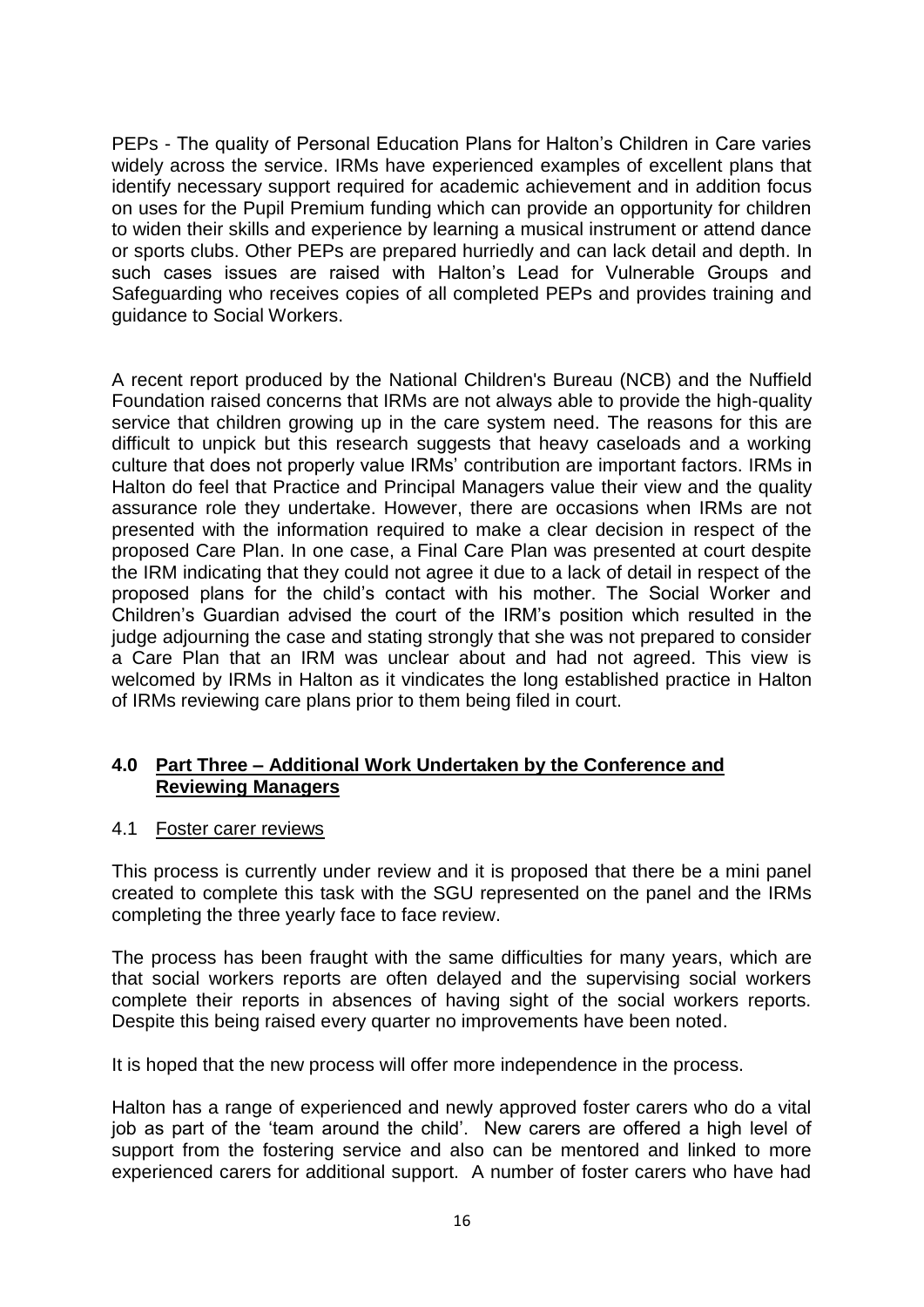children placed with them on a long term basis have recently progressed Special Guardianship Orders for the children they care for recognising that this gives them the 'parental responsibility' to make key decisions in the child's best interests. From the child or young person's view this is always welcomed as it 'normalises' their lives and reduces the need for social care involvement.

## 4.2 Life Appreciation Days

These are meetings held with a child's prospective adopters and all those who have worked with and supported the child up to the time of an introduction to their new family. The child's IRM facilitates the meeting by reflecting on the child's journey to enable and encourage all present to share their memories and experiences of the child. Six Life Appreciation Days were held.

Feedback from Life Appreciation days is universally very positive. Prospective adopters consistently report on the value of receiving information not contained in written material and of the value of hearing first hand from significant people in their child's life. Prospective adopters frequently comment that they learnt information that informed the way in which the helped their child settle with them. Other agencies attending comment on the value of understanding the part they have played in contributing to a positive outcome for the child concerned.

## 4.3 Disruption Meetings

These are meetings held following the breakdown of an adoption or long term foster placement to learn lessons for future practice and the future care of the child.

No meetings were held in the period reported. There have been three long term placement breakdowns for which disruption meetings will be arranged.

## 4.4 Regulation 33 Visits

## These are a statuary requirement under OFSTED regulations carried out monthly by an independent person on an unannounced basis.

Six Reg 33 visits are undertaken a year alternating between Inglefield and Edinburgh Road. Visits focus on interviews with staff and time spent with the young people in residence. Staff from both establishments consistently report positively on the level of training and supervision they receive and the manner in which they engage in preparing detailed care plans for each individual child.

## 4.5 **LADO-a separate annual report is submitted to the LSCB**

The number and nature of the referrals to LADO vary greatly from month to month. The two main sectors where referrals are received from relate to education and other Local Authority children in Care placed in Halton, most of these referrals are as a result of allegations regarding physical assault, and most conclude as unsubstantiated.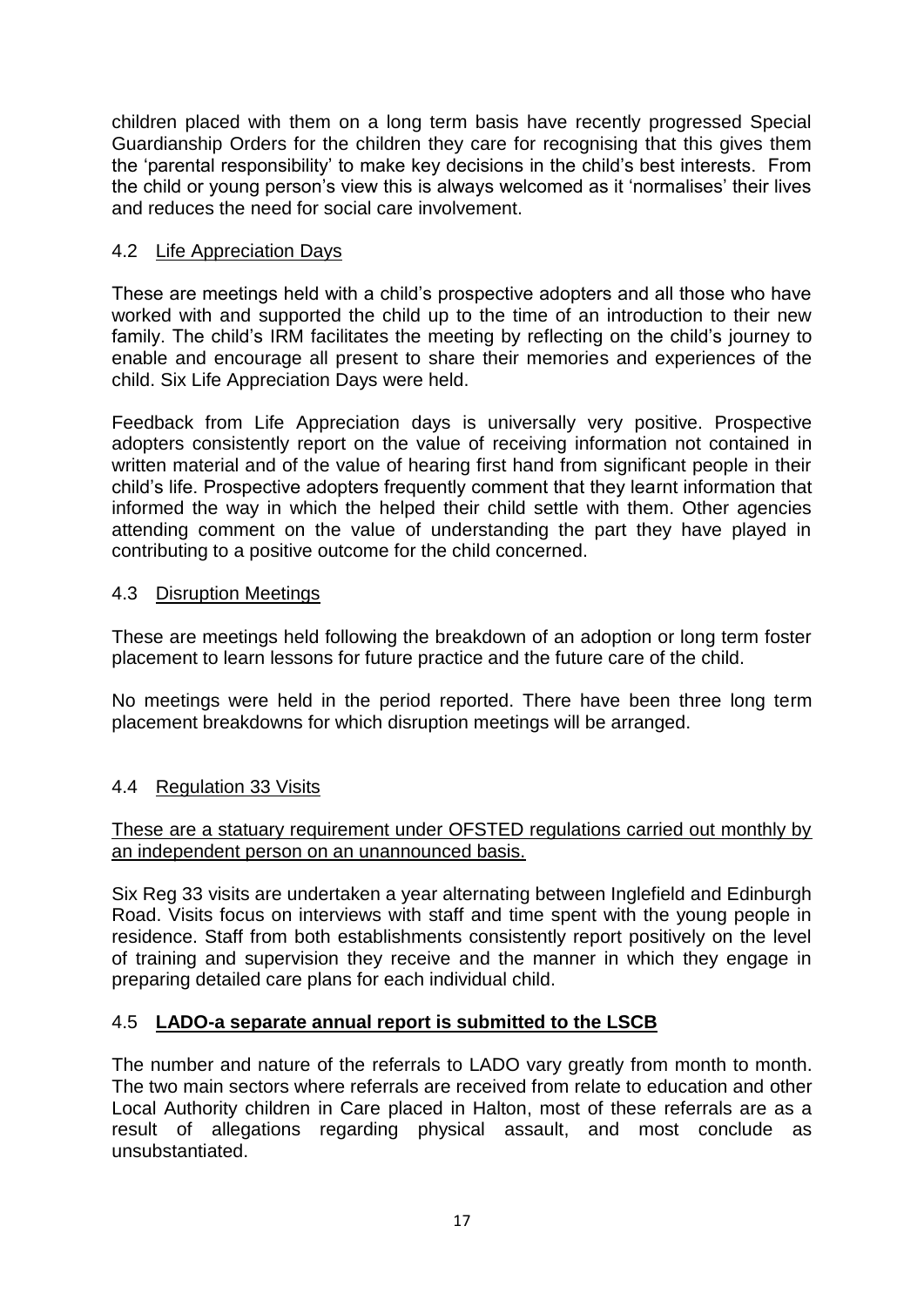Children in care from other local authorities placed in Halton can present as a significant challenge for the LADO. The CIC who tend to make most of the allegations have been placed by London boroughs. There have been a number of occasions when the child has not been seen or spoken to by the placing authority after making the allegation for up to a week. This is clearly unacceptable for a number of reasons. In addition to this the placing authorities have allowed the providers to take responsibility for attending the police and medicals with the children. LADO has spoken to the independent providers and the managers from the placing authority about this and advised this practice is not acceptable.

The SGU will be amending the policy and procedures regarding the LADO process to reflect Working Together 2013 and changes in legislation. The new procedures will provide more clarity about which cases meet the LADO Threshold and at what point a strategy meeting should be convened.

Within this reporting period the identified outcomes have been amended to unsubstantiated, substantiated, false and malicious. Previously allegations were classed as unfounded also.

SGU has also amended the reporting information to fall in line with the expectations from the DFE and to also provide the LADO with a better opportunity to review trends and vulnerable groups. Whether a child is a child in care or has a disability is now also recorded.

## 4.6 **Child Sexual Exploitation**

In January 2013 the Lead conference and reviewing manager took responsibility to co-ordinate and chair an operational group; to share information on cases were CSE was identified as a risk or where there was evidence that a child was being Sexually Exploited. Whilst the initial agreement was made for a period of three months the Lead Conference and reviewing manager will continue to chair until a permanent chair is identified.

The Aim of the CSE operational group is to gather and share information in order to identify perpetrators of CSE and identify areas within the community were young people are vulnerable in order to tackle the issues and reduce the risks of the young people in Halton being sexually exploited. The Operational group receives referrals from all agencies regarding children they are working with were they are managing or concerned about CSE. The operational group consider the information and check their own organisations for involvement which is fed back to the case holder to assist them in their case planning which takes place at a different meeting.

For example; a young person is referred to the operational group. All professionals check their records to identify if the young person is known either directly or by association with another young person. They share this information with the lead professional so that they can develop an appropriate plan to keep the child safe. The operational group considers the areas were the young person hangs out and whether agencies such as police and Addaction should visit the location more frequently to ensure that the young people are safe.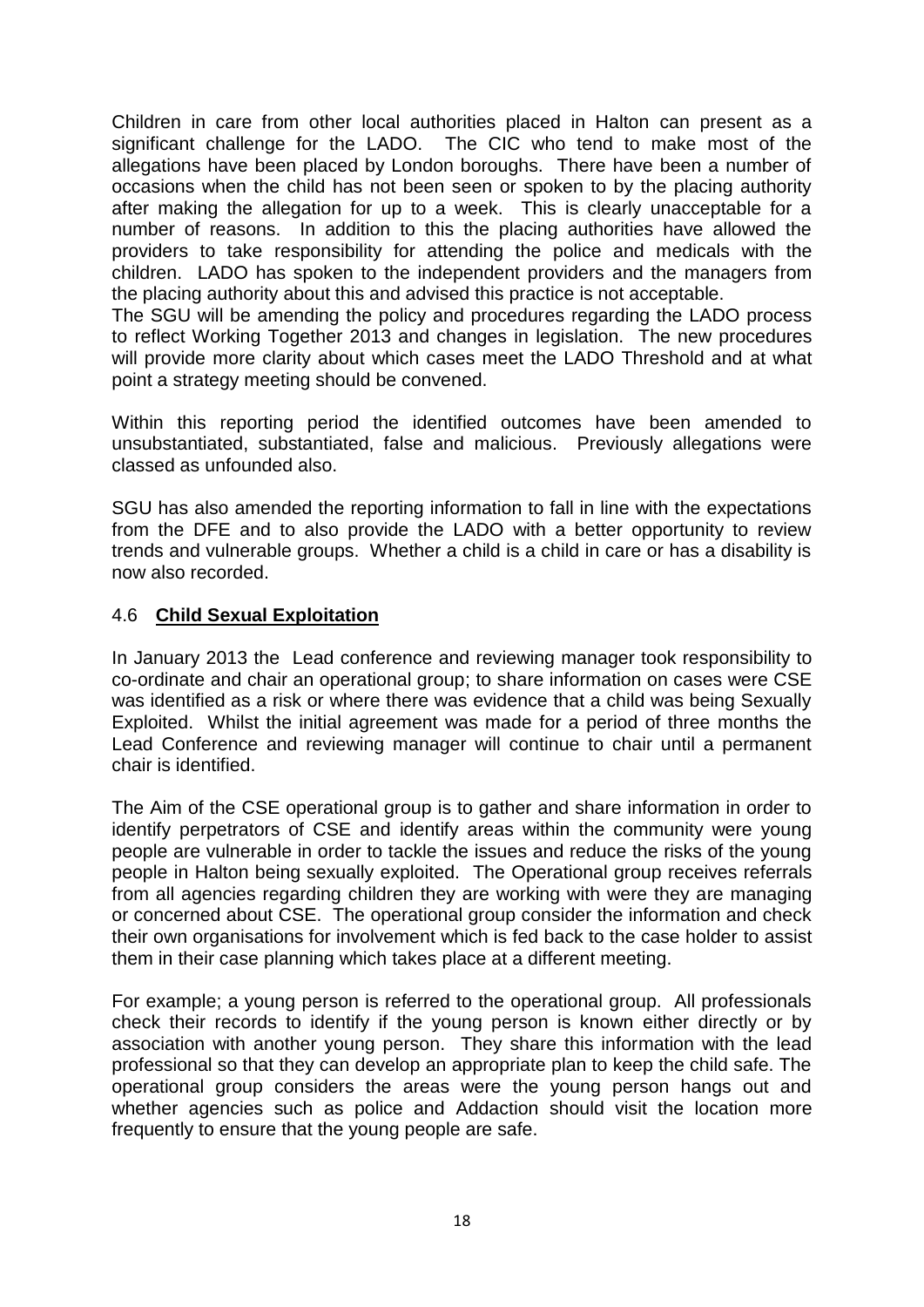8 Operational groups have taken place and whilst initially only a few referrals were received this has changed over the months. The operational group is beginning to identify areas in the local community were Young people gather and has agreed agencies intervention be targeted in these areas in order to reduce risks.

## **5.0 Looking forward**

## 5.1 Child Protection

A significant area for improvement is the timely completion and circulation of notes following all Safeguarding meetings. This has been an on-going issue for a significant period of time, as identified in 2011 by OfSTED, with periods of improvement not sustained.

The child protection plans developed at child protection conference identify the outcomes to be achieved for young people but they need to be more child focused and the voice of the child, their wishes and feelings need to be included in them in a format that supports families understanding of the concerns and their understanding of what and why things need to change. This will be achieved by developing participation groups with young people and parents to look at how the SGU can change the format and language in the plans to support this.

The SGU must get better at seeking the views of children and families in all aspects of its work and this will be reflected in the team plan and will include an annual survey of all stakeholders regarding the services provided by the unit.

Continued Improvements should be made in GP attendance and contribution to child protection planning.

The impact of the loss of the designated police officer attendance at CP conferences needs to be monitored and a request has been made for consistency of practice in provision of written reports from the police.

The SGU needs to be proactive in improving partner agencies understanding in the importance of their information at CIC reviews and CP conferences via briefings and training sessions.

The low numbers of children on child protection plans against the increasing numbers of children coming into care needs to be urgently considered in more detail It has been proposed by the SGU that Early intervention services undertake an audit of all cases that have been open to them for 12 month plus to ensure that they are at the appropriate level of intervention.

## 5.2 Children in Care